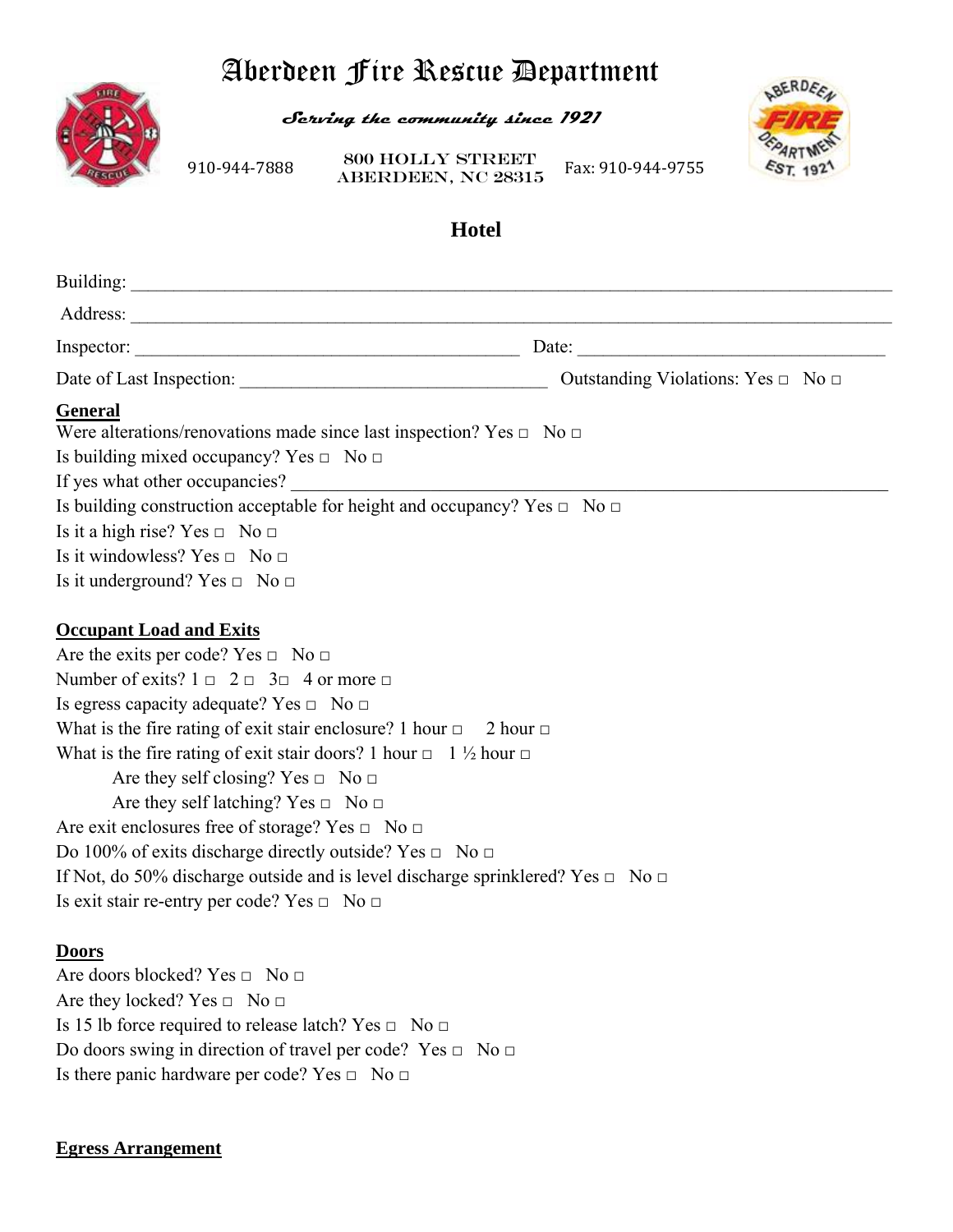Is egress clear and unobstructed? Yes  $\Box$  No  $\Box$ Are dead-end corridors within limits? Yes  $\Box$  No  $\Box$ Is common path of travel within limits? Yes  $\Box$  No  $\Box$ Is travel through intervening rooms okay? Yes  $\Box$  No  $\Box$ Is egress blocked? Yes  $\Box$  No  $\Box$ 

#### **Travel Distance**

Is travel distance per code? Yes □ No □

# **Emergency Lighting**

Is emergency lighting per code? Yes  $\Box$  No  $\Box$ Is it tested monthly? Yes  $\Box$  No  $\Box$ 

**Exit Marking**

Is exit marking per code? Yes  $\Box$  No  $\Box$ 

#### **Corridors**

What is rating required?  $\frac{1}{2}$  hour  $\Box$  1 hour  $\Box$ What is rating for corridor walls?  $\frac{1}{2}$  hour  $\Box$  1 hour  $\Box$ Is door rating 20 minutes? Yes  $\Box$  No  $\Box$ Are room doors self closing? Yes  $\Box$  No  $\Box$ 

# **Protection of Hazards**

Are hazards protected by: Fire rated enclosure? Yes  $\Box$  No  $\Box$ Extinguishing system? Yes  $\Box$  No  $\Box$ Self closing door? Yes  $\Box$  No  $\Box$ Is kitchen cooking protected? Yes  $\Box$  No  $\Box$ Date kitchen hood and duct last cleaned:

#### **Protection of Vertical Openings**

Are vertical openings enclosed? Yes  $\Box$  No  $\Box$ Are elevators enclosed? Yes  $\Box$  No  $\Box$  N/A  $\Box$ Is atrium per code? Yes  $\Box$  No  $\Box$  N/A  $\Box$ Are 3 levels open per code? Yes  $\Box$  No  $\Box$  N/A  $\Box$ 

#### **Interior Finish**

Is flame spread of wall and ceiling materials per code? Yes  $\Box$  No  $\Box$ Are decorations per code? Yes  $\Box$  No  $\Box$  N/A  $\Box$ Are curtains/drapes per code? Yes  $\Box$  No  $\Box$  N/A  $\Box$ 

#### **Special Protection**

Are chutes in good working order: Trash chutes? Yes  $\Box$  No  $\Box$  N/A  $\Box$ Laundry chutes? Yes  $\Box$  No  $\Box$  N/A  $\Box$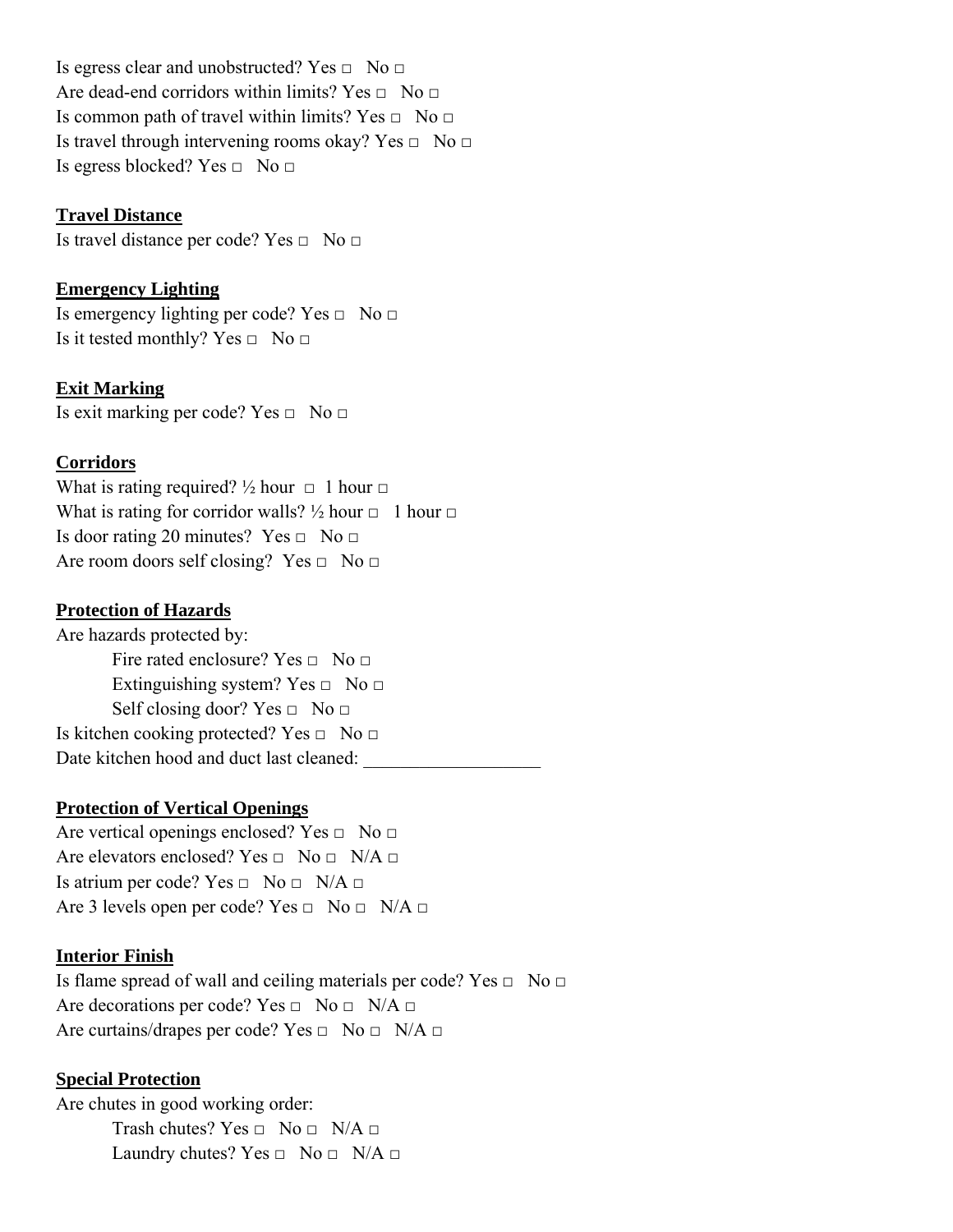Are there rescue windows in each room? Yes  $\Box$  No  $\Box$ Are smoke barriers provided? Yes  $\Box$  No  $\Box$ 

# **Mezzanines**

Is 1/3 of the mezzanine area open? Yes  $\Box$  No  $\Box$ Is the common path of travel on mezzanine per code? Yes  $\Box$  No  $\Box$ If mezzanine is enclosed, is there a second exit from the mezzanine? Yes  $\Box$  No  $\Box$ 

# **Operating Features**

Is a fire plan posted in each guest room? Yes  $\Box$  No  $\Box$ Are employees instructed in emergency duties? Yes  $\Box$  No  $\Box$ 

# **Detection and Alarm**

Is there a manual alarm system? Yes  $\Box$  No  $\Box$ Is there a fire detection system? Yes  $\Box$  No  $\Box$ Smoke detectors? Yes  $\Box$  No  $\Box$ Heat detectors? Yes  $\Box$  No  $\Box$ Where: Are there audible alarms? Yes  $\Box$  No  $\Box$ Are there visual alarms? Yes  $\Box$  No  $\Box$ 

Is there automatic fire department notification? Yes  $\Box$  No  $\Box$ Are there smoke alarms in guest rooms? Yes  $\Box$  No  $\Box$ 

#### **Extinguishment**

Are there sprinklers throughout? Yes  $\Box$  No  $\Box$ Partial sprinklers? Yes  $\Box$  No  $\Box$ Where: Is there a water flow alarm? Yes  $\Box$  No  $\Box$ Are valves supervised? Yes  $\Box$  No  $\Box$ Electrical  $\Box$  Locks  $\Box$  Seal  $\Box$ Other extinguishing systems: Type: \_\_\_\_\_\_\_\_\_\_\_\_\_\_\_\_\_\_\_\_\_\_\_\_\_\_\_\_\_\_\_\_\_\_\_\_\_\_\_\_\_\_\_\_\_\_\_\_\_\_\_\_\_\_\_\_\_\_\_\_\_\_\_\_\_\_\_\_\_\_\_\_\_\_\_\_\_ Where: Standpipe? Wet  $\Box$  Dry  $\Box$  None  $\Box$ Fire Pump? Yes  $\Box$  No  $\Box$ Size:  $\text{gpm} \, \text{a}$  psi Date last tested: Are fire extinguishers per code? Yes  $\Box$  No  $\Box$ 

# **Building Utilities**

Are utilities in good working order? Yes  $\Box$  No  $\Box$ Heat: Gas? Yes  $\Box$  No  $\Box$ Oil? Yes  $\Box$  No  $\Box$ 

Coal? Yes  $\Box$  No  $\Box$